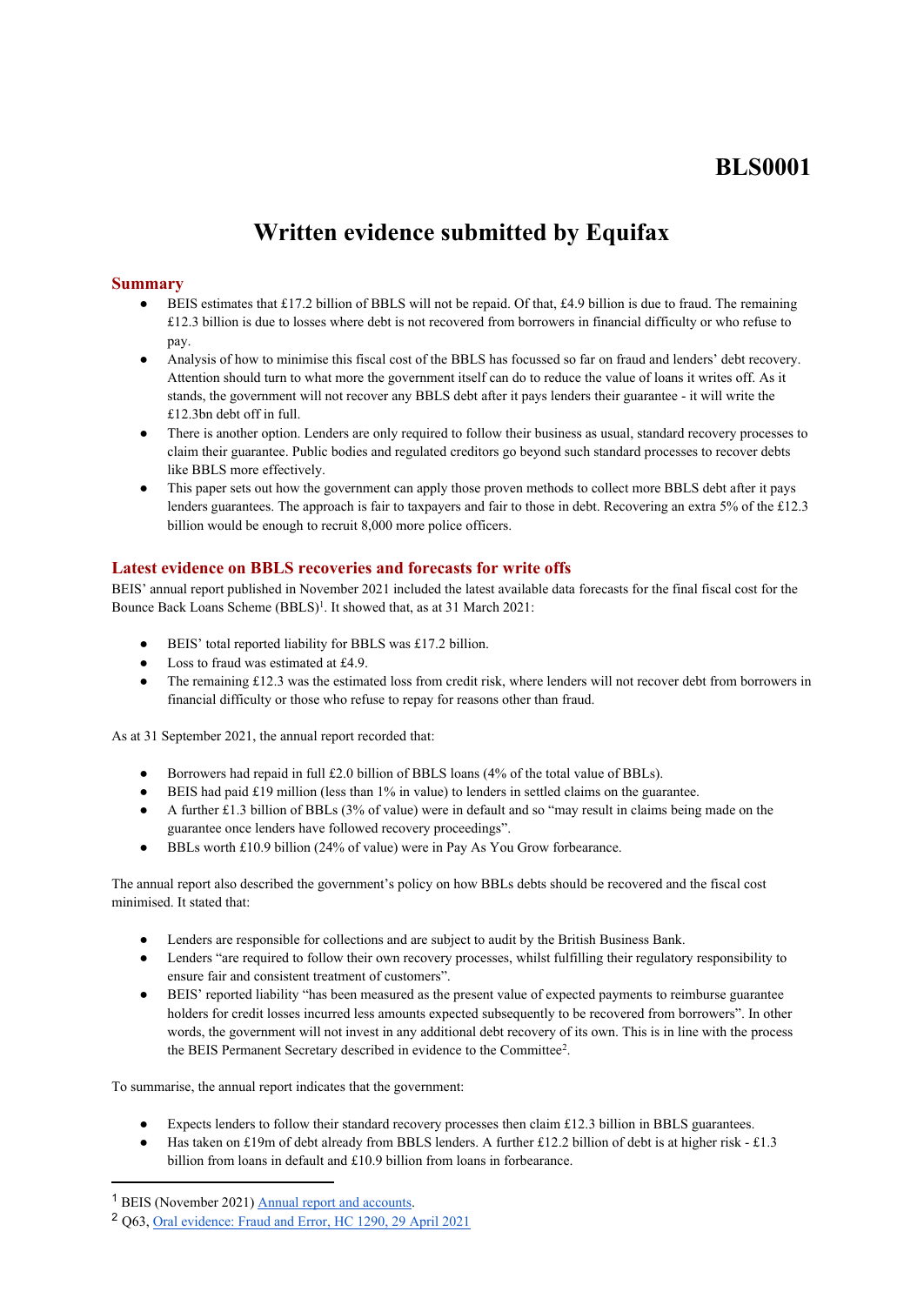● Will not recover any BBLS debt itself. It will write debts off in full after it pays guarantees.

#### **Government debt collection can outperform lenders' standard recovery processes**

With the right approach, the government can outperform lenders' business as usual processes for debt recovery to collect some more BBLS debt after it pays lenders a guarantee.

While BEIS supports lenders with guidance on best practice for recoveries<sup>3</sup>, in practice lenders' standard processes for debt recovery vary significantly:

- The many BBLS lenders are diverse businesses with different debt collection capabilities. They deal with different clients and regulatory expectations. They range from what the NAO calls "main banks" (such as Barclays and NatWest), "banks" (such as Starling and Investec Bank) to a group of "non-banks" (including Funding Circle and Tide Capital)<sup>4</sup>.
- The process the NAO described for recovering overdue loans as agreed between the government and lenders in December 2020 gives lenders considerable discretion<sup>5</sup>. The NAO concluded that "each lender's recovery process will differ, for example, including when and how debt collection agencies may be used".

With such differences in lenders' expertise and processes, it is inevitable that some lenders will recover less debt than others overall or from certain types of borrowers.

Furthermore, the NAO highlighted features of the BBLS that limit all lenders' ability to recover debt<sup>6</sup>:

- "Borrowers may have limited incentives to pay back the loans, and with a 100% guarantee, lenders have limited incentives to seek a full recovery".
- Claiming on the guarantee "is not conditional on having completed the recoveries process lenders are able to make a claim on the government guarantee 'within a reasonable time period' following the first formal demand date, or sooner, if lenders believe 'no further payment is likely'".
- The BBLS "does not include actions to recover outstanding debt after the 12-month time limit, for example by requiring lenders to continue recovery processes in exchange for a fee".

The government can do better. It can consistently apply proven methods that collect aged debts like BBLS more efficiently and effectively than lenders' standard processes. These methods, set out below, are already widely used by creditors in the public and private sectors. They are fair to those who are in debt and vulnerable. Based on figures from the most recent spending review, if the government recovers an extra £540 million (less than 5% of the £12.3 billion of non-fraudulent BBLS debt it expects to write off) then it can hire an extra 8,000 police officers<sup>7</sup>.

<sup>3</sup> BEIS (November 2021) [Annual](https://assets.publishing.service.gov.uk/government/uploads/system/uploads/attachment_data/file/1036048/1210-APS-CCS0621807886-001_BEIS_ARA_20_21_Accessible.pdf) [report](https://assets.publishing.service.gov.uk/government/uploads/system/uploads/attachment_data/file/1036048/1210-APS-CCS0621807886-001_BEIS_ARA_20_21_Accessible.pdf) [and](https://assets.publishing.service.gov.uk/government/uploads/system/uploads/attachment_data/file/1036048/1210-APS-CCS0621807886-001_BEIS_ARA_20_21_Accessible.pdf) [accounts.](https://assets.publishing.service.gov.uk/government/uploads/system/uploads/attachment_data/file/1036048/1210-APS-CCS0621807886-001_BEIS_ARA_20_21_Accessible.pdf)

<sup>4</sup> NAO (December 2021) [The](https://www.nao.org.uk/wp-content/uploads/2021/12/The-Bounce-Back-Loan-Scheme-an-update.pdf) [Bounce](https://www.nao.org.uk/wp-content/uploads/2021/12/The-Bounce-Back-Loan-Scheme-an-update.pdf) [Back](https://www.nao.org.uk/wp-content/uploads/2021/12/The-Bounce-Back-Loan-Scheme-an-update.pdf) [Loan](https://www.nao.org.uk/wp-content/uploads/2021/12/The-Bounce-Back-Loan-Scheme-an-update.pdf) [Scheme:](https://www.nao.org.uk/wp-content/uploads/2021/12/The-Bounce-Back-Loan-Scheme-an-update.pdf) [an](https://www.nao.org.uk/wp-content/uploads/2021/12/The-Bounce-Back-Loan-Scheme-an-update.pdf) [update](https://www.nao.org.uk/wp-content/uploads/2021/12/The-Bounce-Back-Loan-Scheme-an-update.pdf)

<sup>5</sup> NAO (December 2021) [The](https://www.nao.org.uk/wp-content/uploads/2021/12/The-Bounce-Back-Loan-Scheme-an-update.pdf) [Bounce](https://www.nao.org.uk/wp-content/uploads/2021/12/The-Bounce-Back-Loan-Scheme-an-update.pdf) [Back](https://www.nao.org.uk/wp-content/uploads/2021/12/The-Bounce-Back-Loan-Scheme-an-update.pdf) [Loan](https://www.nao.org.uk/wp-content/uploads/2021/12/The-Bounce-Back-Loan-Scheme-an-update.pdf) [Scheme:](https://www.nao.org.uk/wp-content/uploads/2021/12/The-Bounce-Back-Loan-Scheme-an-update.pdf) [an](https://www.nao.org.uk/wp-content/uploads/2021/12/The-Bounce-Back-Loan-Scheme-an-update.pdf) [update](https://www.nao.org.uk/wp-content/uploads/2021/12/The-Bounce-Back-Loan-Scheme-an-update.pdf)

<sup>6</sup> NAO (October 2020) [Investigation](https://www.nao.org.uk/wp-content/uploads/2020/10/Investigation-into-the-Bounce-Back-Loan-Scheme.pdf) [into](https://www.nao.org.uk/wp-content/uploads/2020/10/Investigation-into-the-Bounce-Back-Loan-Scheme.pdf) [the](https://www.nao.org.uk/wp-content/uploads/2020/10/Investigation-into-the-Bounce-Back-Loan-Scheme.pdf) [Bounce](https://www.nao.org.uk/wp-content/uploads/2020/10/Investigation-into-the-Bounce-Back-Loan-Scheme.pdf) [Back](https://www.nao.org.uk/wp-content/uploads/2020/10/Investigation-into-the-Bounce-Back-Loan-Scheme.pdf) [Loan](https://www.nao.org.uk/wp-content/uploads/2020/10/Investigation-into-the-Bounce-Back-Loan-Scheme.pdf) [Scheme](https://www.nao.org.uk/wp-content/uploads/2020/10/Investigation-into-the-Bounce-Back-Loan-Scheme.pdf)

<sup>7</sup> HM Treasury (October 2021) [Autumn](https://assets.publishing.service.gov.uk/government/uploads/system/uploads/attachment_data/file/1029973/Budget_AB2021_Print.pdf) [Budget](https://assets.publishing.service.gov.uk/government/uploads/system/uploads/attachment_data/file/1029973/Budget_AB2021_Print.pdf) [and](https://assets.publishing.service.gov.uk/government/uploads/system/uploads/attachment_data/file/1029973/Budget_AB2021_Print.pdf) [Spending](https://assets.publishing.service.gov.uk/government/uploads/system/uploads/attachment_data/file/1029973/Budget_AB2021_Print.pdf) [Review](https://assets.publishing.service.gov.uk/government/uploads/system/uploads/attachment_data/file/1029973/Budget_AB2021_Print.pdf) [2021](https://assets.publishing.service.gov.uk/government/uploads/system/uploads/attachment_data/file/1029973/Budget_AB2021_Print.pdf)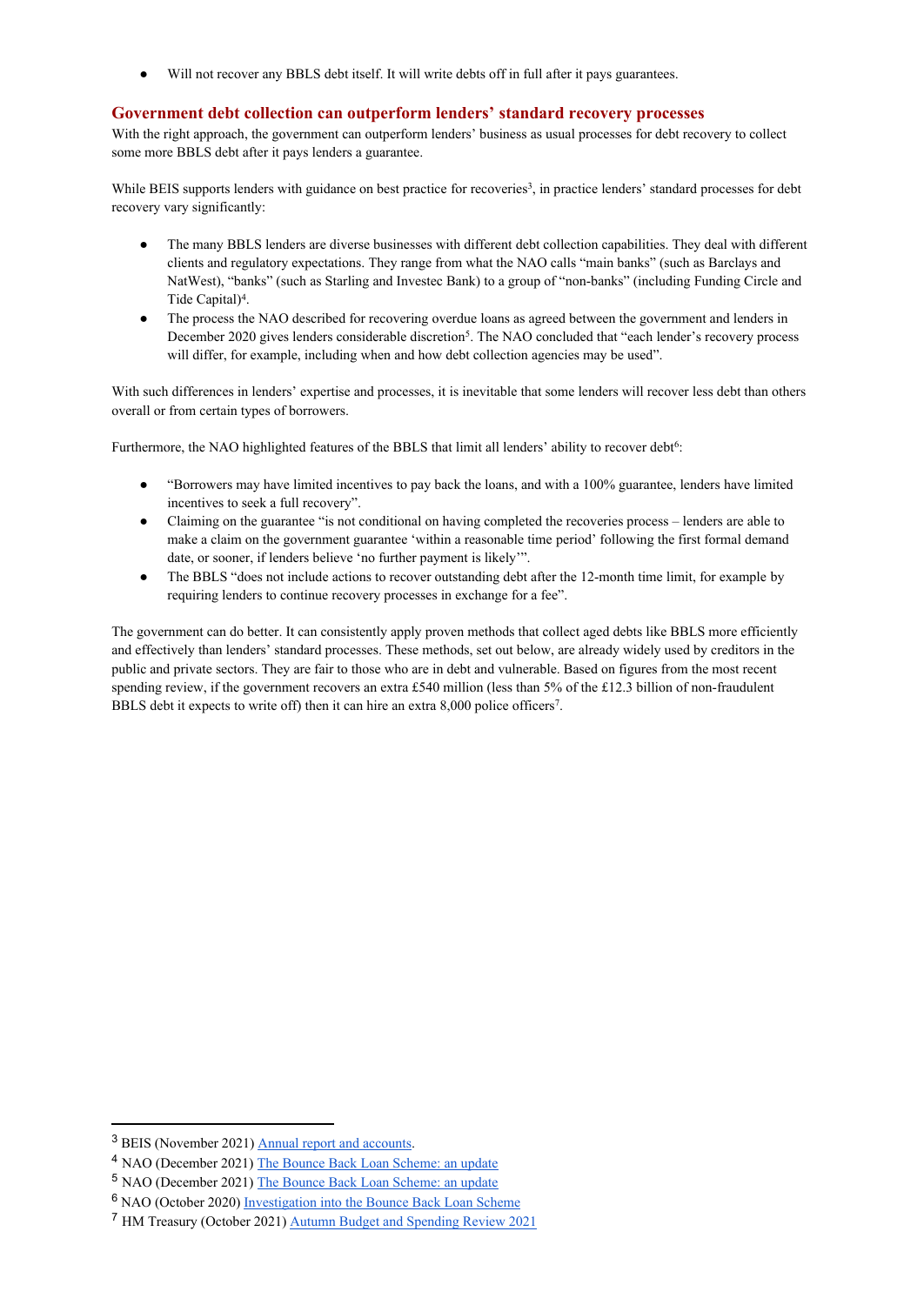## **Proven methods to collect aged BBLS debt efficiently, effectively and fairly**

Once the guarantee is paid, whether or not a BBL debt can be recovered economically will depend on:

- What recovery process each lender followed for each debt.
- The circumstances of the organisation in debt. These may change over time.
- The ability to analyse the borrower and its debt then put in place the most effective, efficient recovery solution for that debt.

Equifax recommends a proven three step process the government can apply to outperform lenders standard recovery processes while treating those in debt fairly.

#### **Step 1 - build the best view of each borrower and their debt**

Start with the broadest dataset available from the lender. Where possible, that should include data on collections activity so far plus any disputes, vulnerabilities and forbearance.

Use external data to enrich your understanding of each borrower and their debt:

- Use credit bureau data on borrowers to better understand their debts, their financial health and how both are changing over time. For example, have the borrower's finances improved since it fell behind on a BBL? Or is the borrower paying back a debt to another creditor but not its BBL?
- Is the borrower using different addresses from the one the lender used for its debt collection?
- Isolate borrowers that are still actively trading from those that have gone insolvent, dormant or where a sole trader has died.
- Make use of scores that measure and summarise a borrower's propensity to pay their debt and scores that measure the risk of fraud.

#### **Step 2 - segment the loan book and agree a strategy for each segment**

- Use the data-enriched view to group together similar borrowers and debts. These segments will range from borrowers that are insolvent or in extreme financial distress, to those who are using and paying back other types of credit and have a high ability to pay back their BBL.
- Identify the best next action for each segment and borrower. For some, this will be to write off the debt. For many others, it will be a bespoke plan for further collection activity that includes a forecast of costs and likely recoveries.

#### **Step 3 - execute each strategy with close control of quality and outcomes**

- Use a broad panel of FCA-regulated debt collection agencies (DCAs) who specialise in delivering different strategies for different borrowers with different needs. For example, one DCA might specialise in working with people who are vulnerable and another DCA on cases of fraud.
- Harness the power of competition between DCAs to improve quality, recoveries and efficiency.
- Use an iterative, test-and-learn process where the results from early debt placements with DCAs inform new segmentation and future rounds of collection, or litigation where appropriate.

#### **Controlling value for money**

To control value for money, the government can apply this approach in stages. Step one will evaluate whether there is a business case for further investment in step two. Step three is a controlled process where the government can adjust debt placements with DCAs and its spend in real time based on how much it recovers, the quality of service and other outcomes. The approach can also be applied on a one-off basis, or repeated at regular intervals as there are changes in financial health of businesses and other factors that affect the efficiency of debt collection.

There are debt intermediaries, such as TDX Group, that specialise in debt data analytics and in managing panels of DCAs for the public sector and financial services firms. To further control value for money, the government could procure such a provider to deliver each step efficiently using a commercial model that will give taxpayers value for money.

## **Case studies: going above and beyond standard debt recovery processes**

#### **Large central government department - value for money collection on very aged debt**

A large department wanted to improve collections of aged debts owed by UK businesses. Most of the debts had already been through a comprehensive debt collection lifecycle. To minimise waste, an Equifax company used external data to screen out 13% cases from the portfolio for compliance or value for money reasons, such as cases where the company had dissolved. We segmented the remaining accounts and placed them with DCAs using bespoke, controlled debt collection strategies. We established contact with 5% of the firms in debt, half of which made a payment. The department got a return on investment of £6 for every £1 it spent.